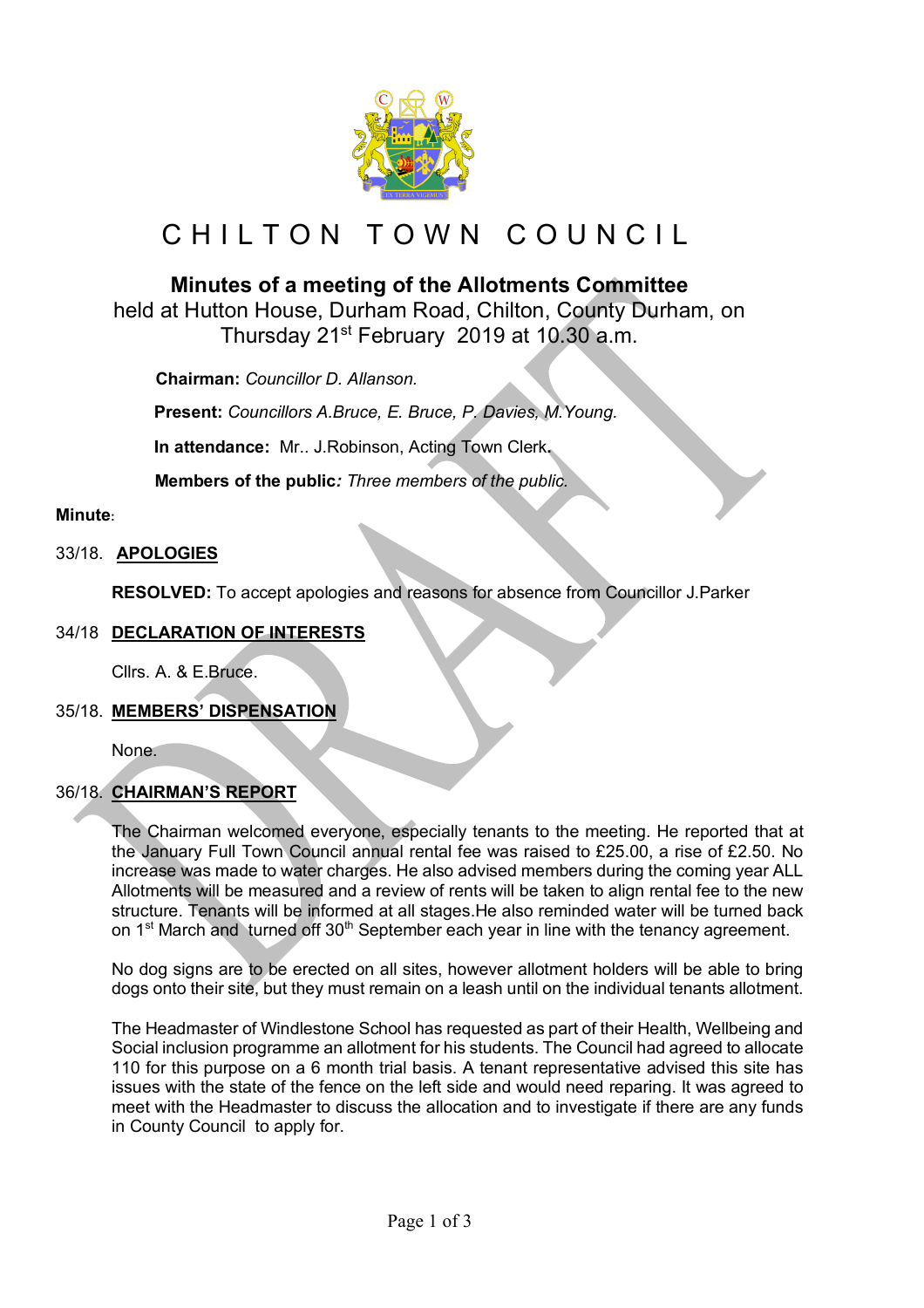# 37/18 **MINUTES OF MEETING HELD ON 31ST JANUARY 2019**

The minutes of the previous meeting held on  $31<sup>st</sup>$  January 2019 had been approved as a correct record and signed at the ordinary meeting of the Council on on 11<sup>th</sup> February 2019.

#### 38/18 **MATTERS ARISING**

All matters arising covered by the agenda items or recommendations implemented by Full Council.

#### 39/18 **PUBLIC PARTICIPATION**

Comments made in regards to water meters and readings. The Chairman advised a system has been established to monitor water readings on a monthly basis to ensure no leaks are indentifed. Mmembers commented upon the number of pipes and spurs off the main water pipe on the Prospect Terrace site. Concern was expressed in regard to the height of one allotment fence. Members agreed to note the comment. There was also reference to the need to repair the fenicing of 1 allotment site (BF). This to be costed and reported back to March meeting.

#### 39/18 **WAITING LIST**

Members approved the allocation of the following vacant allotments, RH1 allocated Plot 216 Prospect Terrace LD1 allocated 26 Hambleton Way KW1 allocated 75 Prospect Terrace (Chairman to visit with applicant) AH1 allocated 24 Hambleton Way AT1 allocated 198 West Chilton Terrace

Following the January meeting the following was noted: AH1 Refused 208 West Chilton Terrace RH1, EC1, CS1 and SL1 accepted and proceeding. KW1 pending

The following sites remain vacant:- 25 Hambleton Way 50,61,67,44 Prospect Terrace 198,200,209 West Chilton Terrace

# 40/18 **WATER USAGE**

There had recently been an issue in regards to access to the meter at Prosect Terrace and the need to obtain permsion from tenant to obtain access to read the meter. It was agreed to ask Council contractor to look at fencing with a view to isolate the meter from the allotment plot to allow Council access and no disturbance to the tenant. Clerk to also write to the tenant advising of same. Cllr. P.Davies advised he had raised the issue with the tenant and they were happy with the situation.

#### 41/18. **INSPECTION**

**RECOMMENDED:** Cllrs. D.Allanson and P.Davies to undertake inspection week beginning  $20<sup>th</sup>$  May. Notices to be sent to all tenants accordingly. Both members to also inspect allotment of tenant surrendering allotments on 1<sup>st</sup> April during month of March. Chairman to co-ordinate directly.